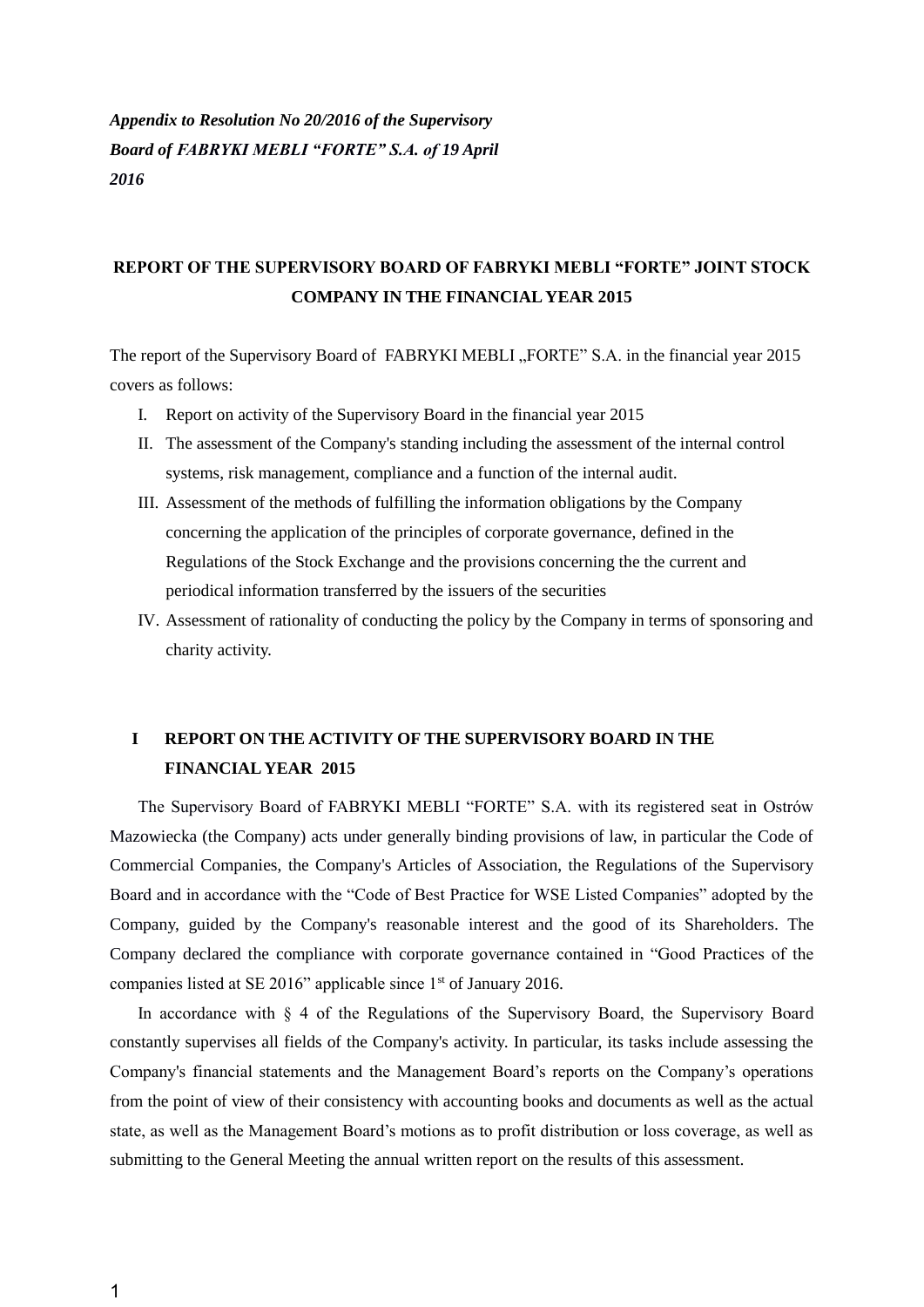Members of the Supervisory Board, in particular the Chairman, were in constant contact with the Company's Management Board, carrying out consultations regarding individual fields of its activity. In the financial year 2015, the composition of the Supervisory Board was as follows:

| - Zbigniew Mieczysław Sebastian | - Chairman of the Supervisory Board,                |
|---------------------------------|-----------------------------------------------------|
| - Stefan Golonka                | - Vice Chairman of the Supervisory Board,           |
| - Tomasz Domagalski             | - Member of the Supervisory Board                   |
| - Władysław Frasyniuk           | - Member of the Supervisory Board, until 19 May     |
|                                 | 2015,                                               |
| - Stanisław Krauz               | - Member of the Supervisory Board,                  |
|                                 | - Member of the Supervisory Board, from the date of |
| - Jerzy Smardzewski             | 19 May 2015.                                        |

In connection with the resignation of Mr. Władysław Frasyniuk from the function of the Member of the Supervisory Board on 19<sup>th</sup> of May 2015 the Ordinary Meeting of Shareholders of FABRYKI MEBLI "FORTE" S.A. Mr. Jerzy Smardzewski was appointed for the Member of the Supervisory Board of the Company.

The criteria of independence, defined pursuant to the principle II.Z.4 "Good Practices of the Companies listed at SE 2016", are fulfilled by the following members of the Supervisory Board: Stefan Golonka, Tomasz Domagalski and Jerzy Smardzewski.

In the reporting period, i.e. from 1 January 2015 to 31 December 2015, the Supervisory Board conducted nine meetings, including six by means of a written mode, during which it passed 37 resolutions concerning, among others:

- 1. Approval of the "Company Plan for the year 2015" and "Plan of the Company's Capital Group for the year 2015"
- 2. Approval of the ..Developmental Plan of the Production capacity of FABRYKI MEBLI ..FORTE" S.A. by 2021"
- 3. Approval of creation of the Company TANNE Sp. z o.o.,
- 4. Approval of the creation of the Company DYSTRI-FORTE Sp. z o.o.,
- 5. Expressing the consent for granting the loan for FORT-INVESTMENT Sp. z o.o.,
- 6. Expressing the consent for granting the loan for DYSTRI-FORTE Sp. z o.o.,
- 7. Expressing the consent for granting the security for DYSTRI-FORTE Sp. z o.o.,
- 8. Approval of the security granted by the Company for the liabilities incurred by DYSTRI-FORTE Sp. z o.o.,
- 9. Approval of the acquisition by FABRYKI MEBLI "FORTE" S.A. of shares in ANTWERP Sp. z o.o.,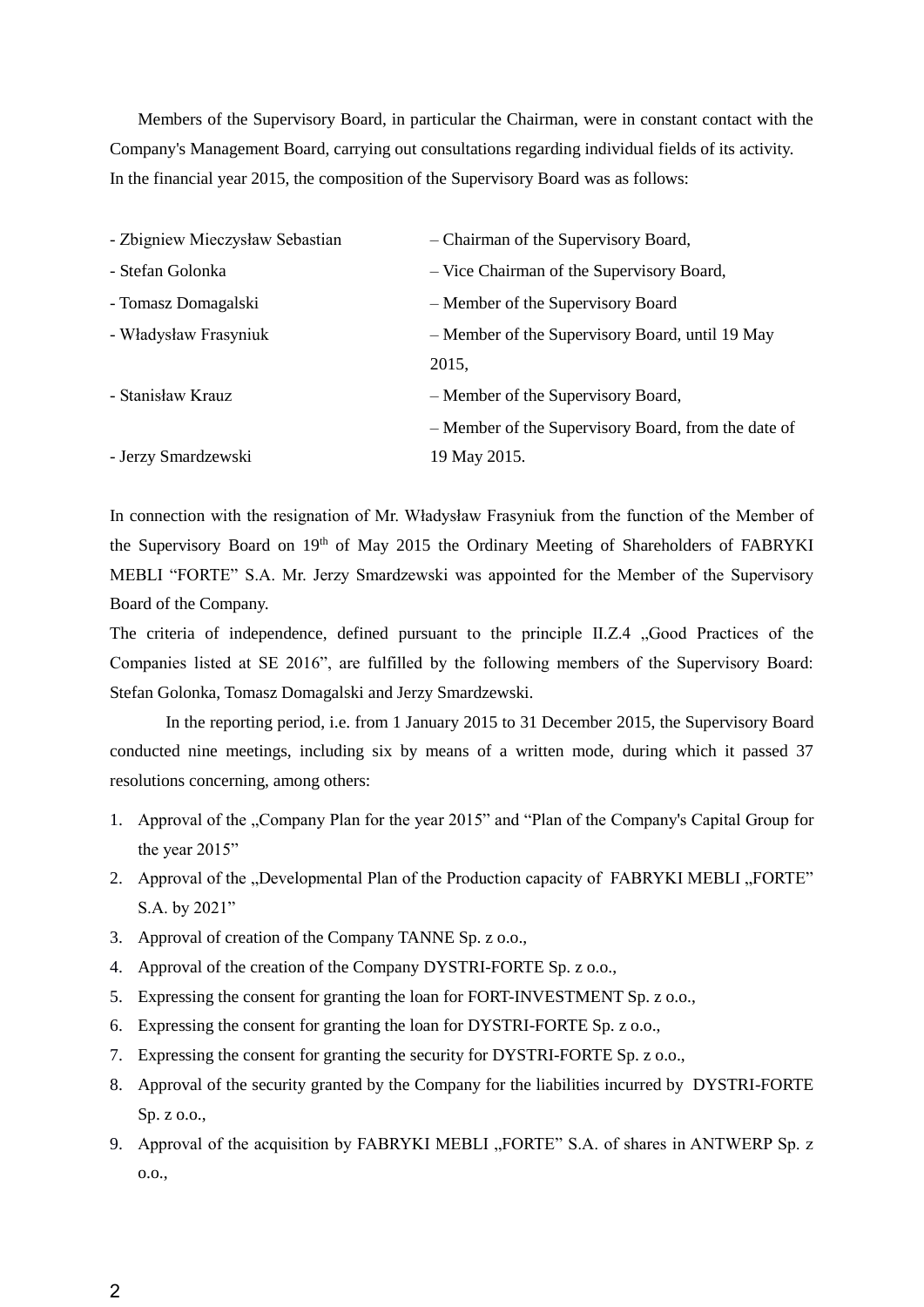- 10. Approval of acquisition by FABRYKI MEBLI "FORTE" S.A. of stocks of ANTWERP Spółka z ograniczoną odpowiedzialnością – XXXIV – Spółka komandytowo – akcyjna,
- 11. Expressing the consent for lodging by FABRYKI MEBLI "FORTE" S.A. a non-pecuniary contribution to ANTWERP Spółka z ograniczona odpowiedzialnością – XXXIV – Spółka komandytowo-akcyjna,
- 12. Expressing the consent for concluding by the Company the license agreement with ANTWERP Spółką z ograniczona odpowiedzialnością – XXXIV – Spółka komandytowo-akcyjną.
- 13. Establishing a unified text of the Company's Articles,
- 14. Establishing the number of Members of the Company's Management Board,
- 15. Establishing the conditions of fulfilling the function by the Members of the Company's Management Board and changing the terms and conditions of appointing for the Members of the Management Board,
- 16. Granting an additional bonus for the Member of the Management Board and payment of advances for Members of the Management Board,
- 17. Assessment of the Financial Report of the Company and Report of the Management Board on the Company's activity in the financial year 2015,
- 18. The assessment of the consolidated Financial Report and the Management Board's Report on the activity of the Capital Group FABRYK MEBLI "FORTE" S.A. in the financial year 2015,
- 19. Assessment of the petition of the Management Board as to the division of the net profit of the Company for the financial year 2015 and payment of the dividend,
- 20. Acceptance of the Report on the activity of the Company's Supervisory Board in 2015
- 21. Assessment of the current issues being the subject of the resolutions of the sessions of the Ordinary Meeting of Shareholders
- 22. Fulfilling the conditions to grant the warrants of D series falling for the Entitled Persons in I year of duration of the Incentive Program II,
- 23. Defining the Persons Entitled and number of warrants of D series falling for the Entitled Persons and submitting the offer of covering the warrants of D series
- 24. Expressing the consent for the purchase of the real estate.

The activities of the Supervisory Board in the year 2015 concentrated around matters of material importance for the operations of the Company. The Supervisory Board carefully observed all aspects of the Company's activity and the activities of the Management Board. The scope of activities subject to control, consultations and opinions of the Supervisory Board included significant fields of activity, such as assessing financial statements and the Management Board's reports on the Company's operations, and approving and consenting to the Management Board's performance of certain activities reserved for the competence of the Supervisory Board. The Supervisory Board analysed the Company's financial results, the course of the investment process and matters regarding key projects implemented by the Company's Management Board in the year 2015 on a regular basis.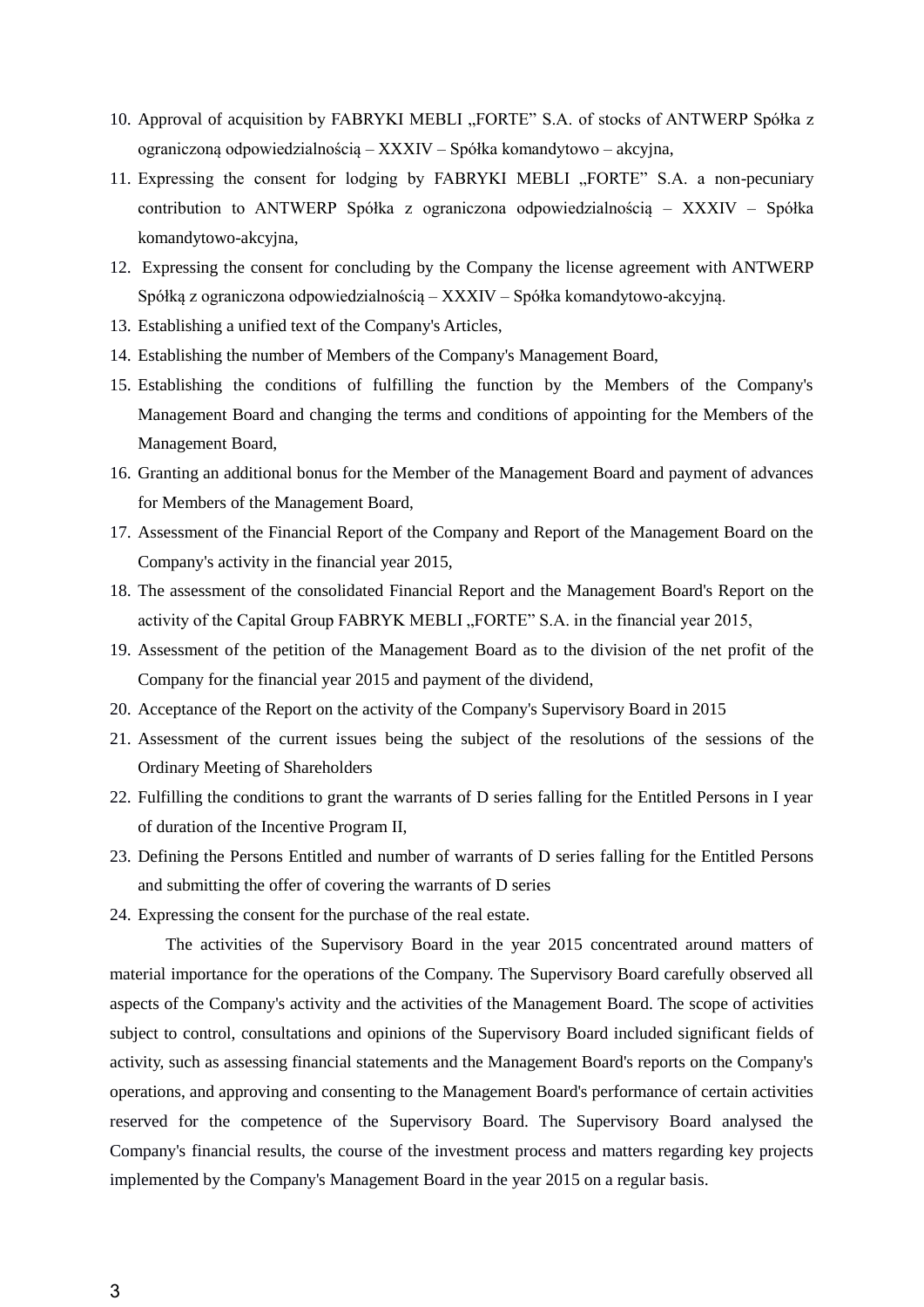Opinions expressed by the Supervisory Board were favourably received by the Company's General Meeting, which adopted decisions in accordance with the Supervisory Board's recommendations.

Taking into account the resolution of the Annual General Meeting of FABRYKI MEBLI "FORTE" S.A. adopted on 22 June 2011, the Supervisory Board serves as the audit committee.

The Supervisory Board conscientiously fulfilled the tasks of a specialised body exerting control over the management of the Company on behalf of the shareholders. The Supervisory Board is composed of individuals with vast experience and professionalism, who possess the potential which allows to analyse the information received from the Company. Also the participation of independent Members of the Supervisory Board in the activities was a guarantee of using objective assessment criteria for issues submitted for analysis by the Board.

The Supervisory Board, as a group of experts, also performed advisory functions to the Management Board, contributing their knowledge and experience and offering support in the decisions made.

The Supervisory Board reliably and efficiently supervised the actions of the Management Board and expresses a positive view of its activities in the financial year 2015.

## **II ASSESSMENT OF THE COMPANY'S STANDING INCLUDING THE ASSESSMENT OF INTERNAL CONTROL SYSTEMS, RISK MANAGEMENT, COMPLIANCE AND INTERNAL AUDIT.**

The Company's Management Board is responsible for conducting the accountancy of the Company in accordance with the Act of  $29<sup>th</sup>$  of September 1994 on accountancy (J. Of L. No. 121 it. 591 as amended) and International Standards of Financial Reporting and for the system of internal control, risk management and effectiveness of functioning of these systems in the process of preparing financial reports. The content-related supervision over the preparation process of financial reports and periodical reports of the Company is executed by the Member of the Management Board responsible for Financial Issues. The Management Board in the process of current process of management and directing the Company as well as in the phase of preparing the periodical reports, makes on a currently basis, during the whole financial period, a periodical review of the factors significant for the company. In order to assure reliability and correctness of the process of preparing and developing the financial reports, a number of control mechanisms were designed and implemented which are an integral part of the reporting system. The mechanisms involve, in particular, using the review of the reporting data on a permanent basis with the accounts, analytical data and other documents constituting the basis to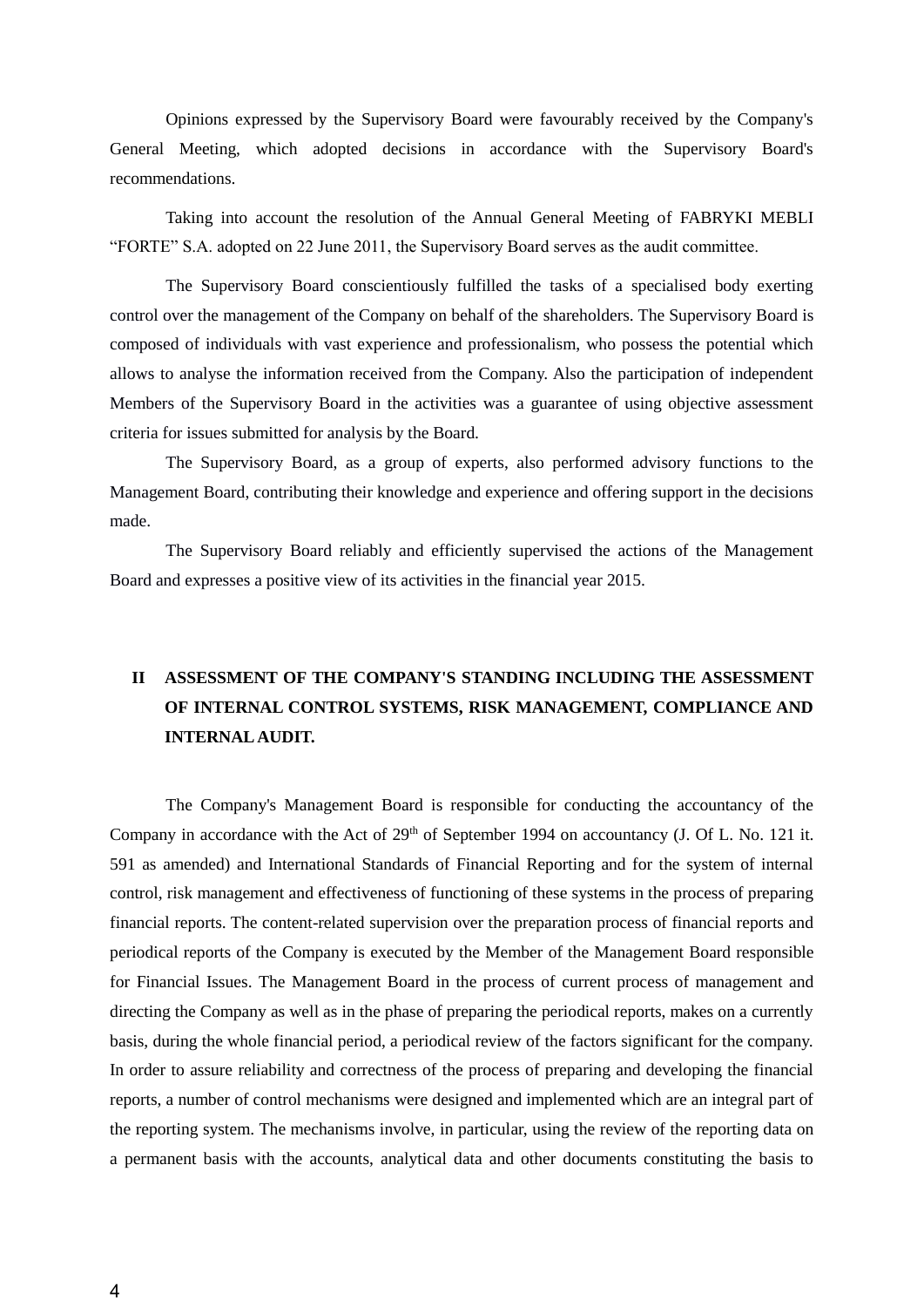prepare the financial reports and applicable law provisions in the scope of accountancy and preparing financial reports.

The company has proper procedures for preparing the financial reports aiming at assuring the completeness and correctness of including all economic transactions in a given scope.

Monitoring completeness of economic events is supported by the system for electronic flow of documents V-desk. The access to the electronic flow of documents is available for all employees of the Company.

The Company implemented the investment procedure which allows for executing the full supervision over each stage of planning and realizing the investment.

The Company manages the risk with reference to the process of preparing the financial reports also by means of current monitoring changes in the provisions and external regulations concerning the reporting requirements and preparing themselves to introduce them with a significant time advance.

Annual and mid-half financial reports are subject to independent audit and review by the Company's auditor. The results of the audit are presented by the auditor to the Company's management at the summary meetings.

The procedures of the internal control applicable in the Company and the system of risk management significant for the Company. The Supervisory Board assesses as the coherent, stable and effectively acting tools allowing to limit the risk connected with the current activity significantly.

The Company is aware of the risk connected with the activity conducted and implemented the control mechanisms allowing to manage the risk and maintain them on acceptable level, inb production departments and in other areas of activity. The Supervisory Board positively assesses the system of internal control applicable in the Company in 2015 and the system of risk management significant for the Company stating that their functioning limits the main risk of the Company's activity.

In the opinion of the Supervisory Board, the Company's situation is stable. The Supervisory Board does not see any real threats to the functioning of the Company, and the financial results achieved for 2014 should be considered satisfactory.

In the Company the unit was established responsible for the realization of the tasks of the internal audit. The regulation of the audit was developed defining the principles of operation of the unit and conducting the audits in the Company and Capital Group. Currently there are intensive works lasting over developing and preparing the methodology and principles of conducting audits and plan of audits.

The Supervisory Board recognizes that it would be purposeful to conduct the analysis of consistency of the activity conducted by FABRYKI MEBLI "FORTE" S.A. with the law provisions.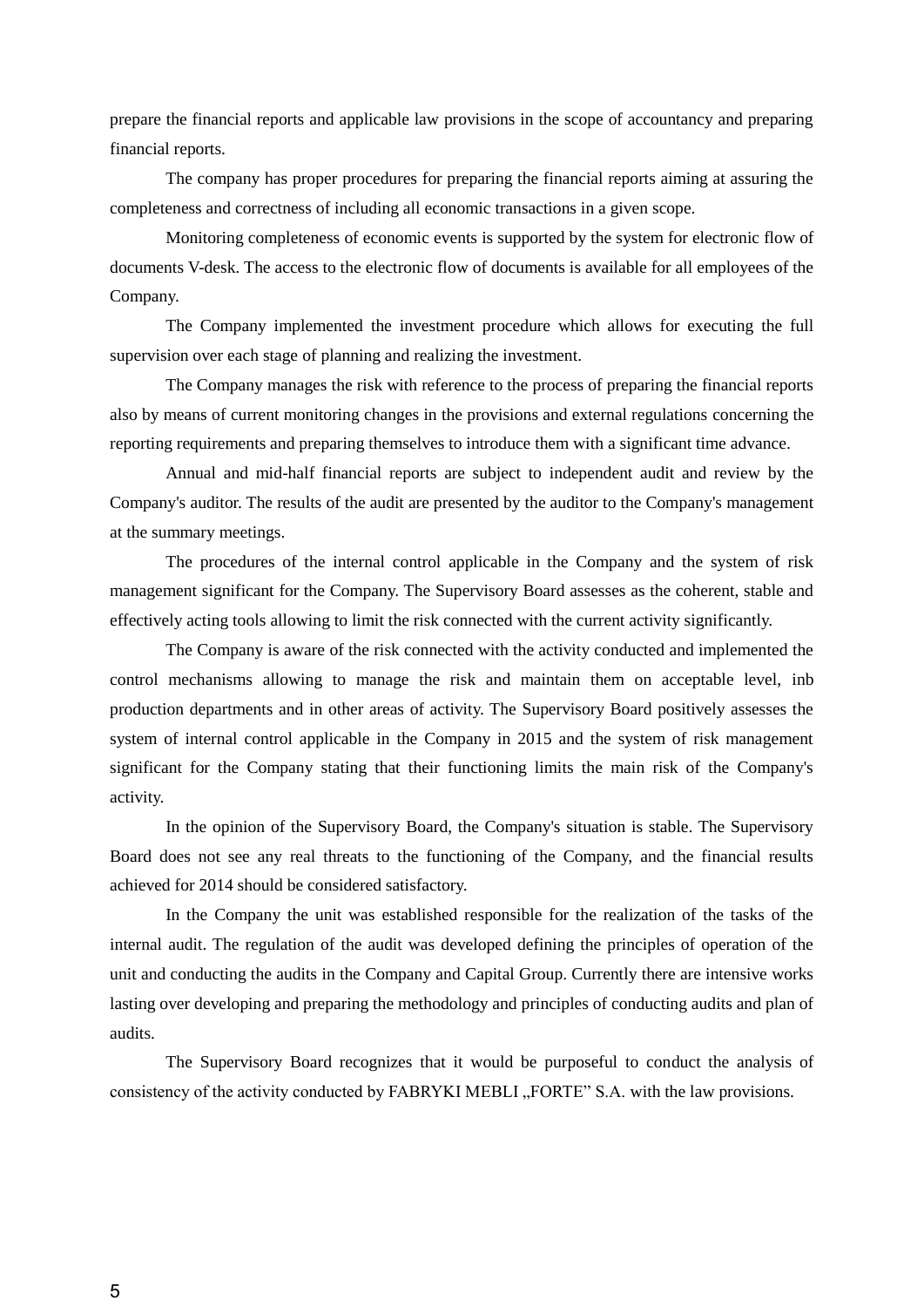# **III ASSESSMENT OF THE METHOD OF FULFILLING THE INFORMATION OBLIGATIONS BY THE COMPANY CONCERNING THE USAGE OF THE PRINCIPLES OF CORPORATE GOVERNANCE DEFINED IN THE REGULATIONS OF THE STOCK EXCHANGE AND THE PROVISIONS CONCERNING THE CURRENT AND PERIODICAL INFORMATION TRANSFERRED BY THE ISSUERS OF THE SECURITIES.**

The Supervisory Board assessed the realization method of the information obligations by the Company concerning the corporate governance, defined in the regulations of the Warsaw Stock Exchange S.A. in Warsaw and the provisions concerning the current and periodical information transferred by the issuers of the securities.

FABRYKI MEBLI "FORTE" S.A. complies with the principles of corporate governance and realizes the information obligations defined in the provisions concerning the current and periodical information transferred by the issuers of the securities. The Company published in the EBI system the report concerning the scope of application of "Good Practices of the Companies Listed at WSE 2016", from which it clearly results that a vast majority of the detailed principles has been applied by the Company. At the same time, the Company indicated and justified which detailed principles are not applied. In the text of the document "STATEMENT ON APPLICATION OF THE PRINCIPLES OF CORPORATE GOVERNANCE BY FABRYKI MEBLI FORTE S.A. IN 2015" constituting an integral part of the annual report for 2015 the Management Board of FABRYKI MEBLI "FORTE" S.A. in accordance with the requirements of the principles of the corporate governance indicated in detail and described which recommendations from "Good Practices of the Companies listed at WSE 2016" it does not use.

The Company published on its website the information and documents defined in the collection "Good Practices of the Companies listed at WSE".

FABRYKI MEBLI "FORTE" S.A. shall transfer with the use of the ESPI system and publishes at its website all current and periodical reports.

In the opinion of the Supervisory Board of FABRYKI MEBLI "FORTE" S.A. it properly and reliably fulfills the information obligations concerning the application of the principles of the corporate governance, defined in the Regulations of the Warsaw Stock Exchange Warsaw S.A.and the regulations concerning the current and periodical information transferred by the issuers of the securities.